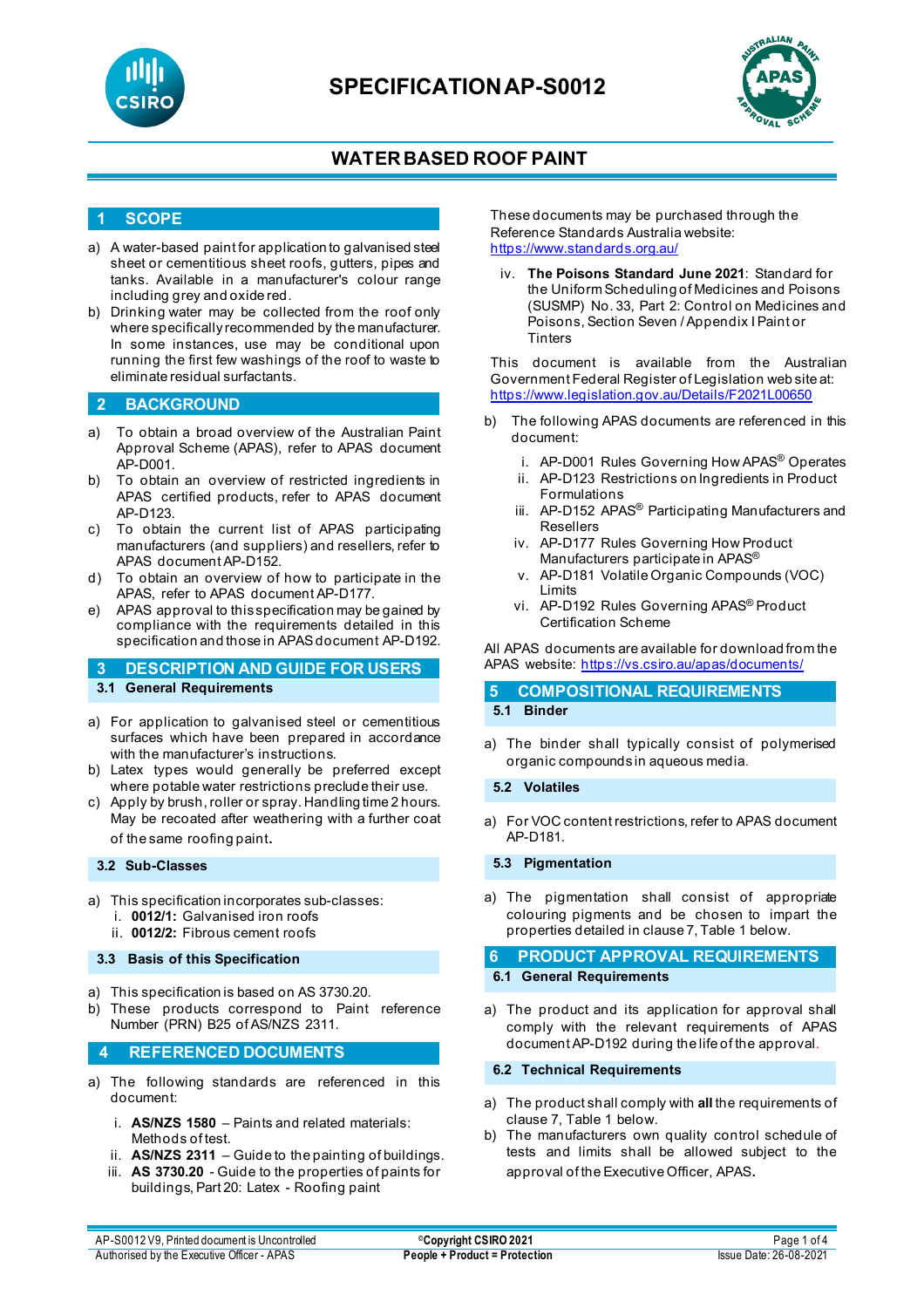



- c) On request, the Executive Officer, APAS may request the results of the tests for a batch and compare these with previous batches.
- d) Density and non-volatile content by weight (NVCW) figures for each production batch of the approved product shall be within ±3% of the actual (not theoretical) figures quoted in the original product approval submission (APAS document AP-D139).
- e) Subject to compliance with all the requirements of this specification, the level of Approval appropriate to the application shall be given to the system.

**6.3 Health and Safety Requirements**

- a) Shall not be a Schedule 1 or Schedule 2 paint (SUSMP).
- b) The manufacturer's Safety Data Sheet (SDS) must be studied closely prior to using the product and complied with during use of the product
- c) Care should be taken when applying all products to avoid contact with the skin using protective clothing and barrier cream. A full-face air fed respirator should be used when spraying.
- d) Products intended for sale in Australia shall comply with all the requirements of the SUSMP. Products intended for sale in other countries shall comply with all local WHS and environmental requirements.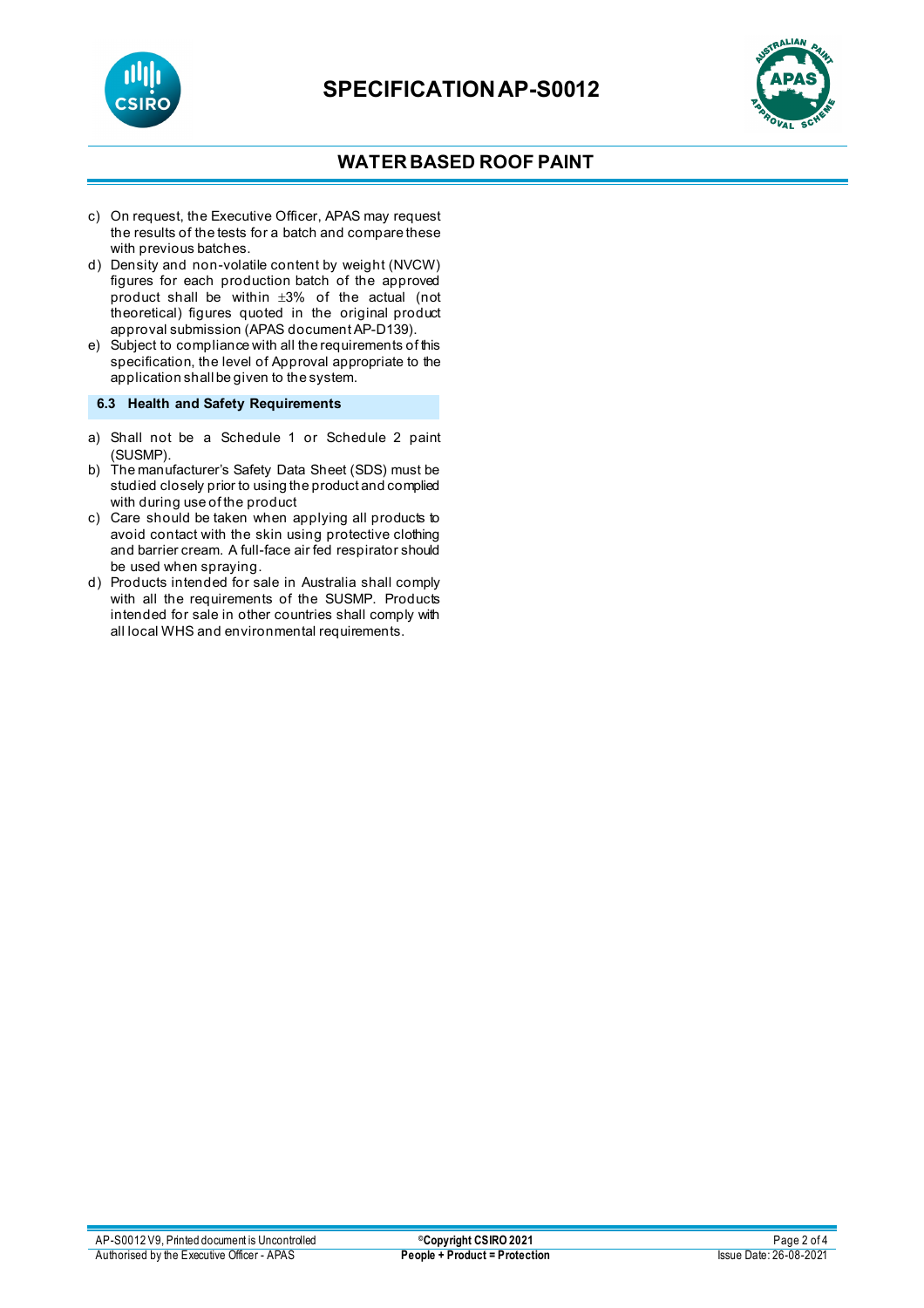



# **7 TABLE 1: PERFORMANCE PROPERTIES**

| <b>TEST</b>                                       | <b>AS/NZS</b><br>1580<br><b>METHOD</b> | <b>REQUIREMENTS</b>                                                                                                                                                    |
|---------------------------------------------------|----------------------------------------|------------------------------------------------------------------------------------------------------------------------------------------------------------------------|
| General Requirements                              | AS<br>3730.20                          | Shall comply with all the requirements of the clause relating to<br>Typical Properties and Characteristics, except as amended<br>below. All results shall be reported. |
| Non-Volatile Content by Volume<br>(Volume Solids) | 301.2                                  | Minimum $40\%$<br>Volume solids maybe determined theoretically from raw<br>$\bullet$<br>material data except where solid constituents incorporate<br>sealed air voids. |
| Viscosity                                         | 214.3                                  | $0.07 - 0.2$ Pas.                                                                                                                                                      |
| Odour                                             |                                        | Products shall not have any offensive or irritating odour.                                                                                                             |
| Specular Gloss (60°)                              | 602.2                                  | Semi-gloss 20 - 50 units.<br>$Gloss 50 - 85 units$                                                                                                                     |
| <b>VOC Content</b>                                | <b>APAS</b><br>AP-D181                 | Refer to APAS document AP-D181 for method and limits.<br>If the APAS specification is not listed on AP-D181, a declaration of<br>VOC content is still required.        |